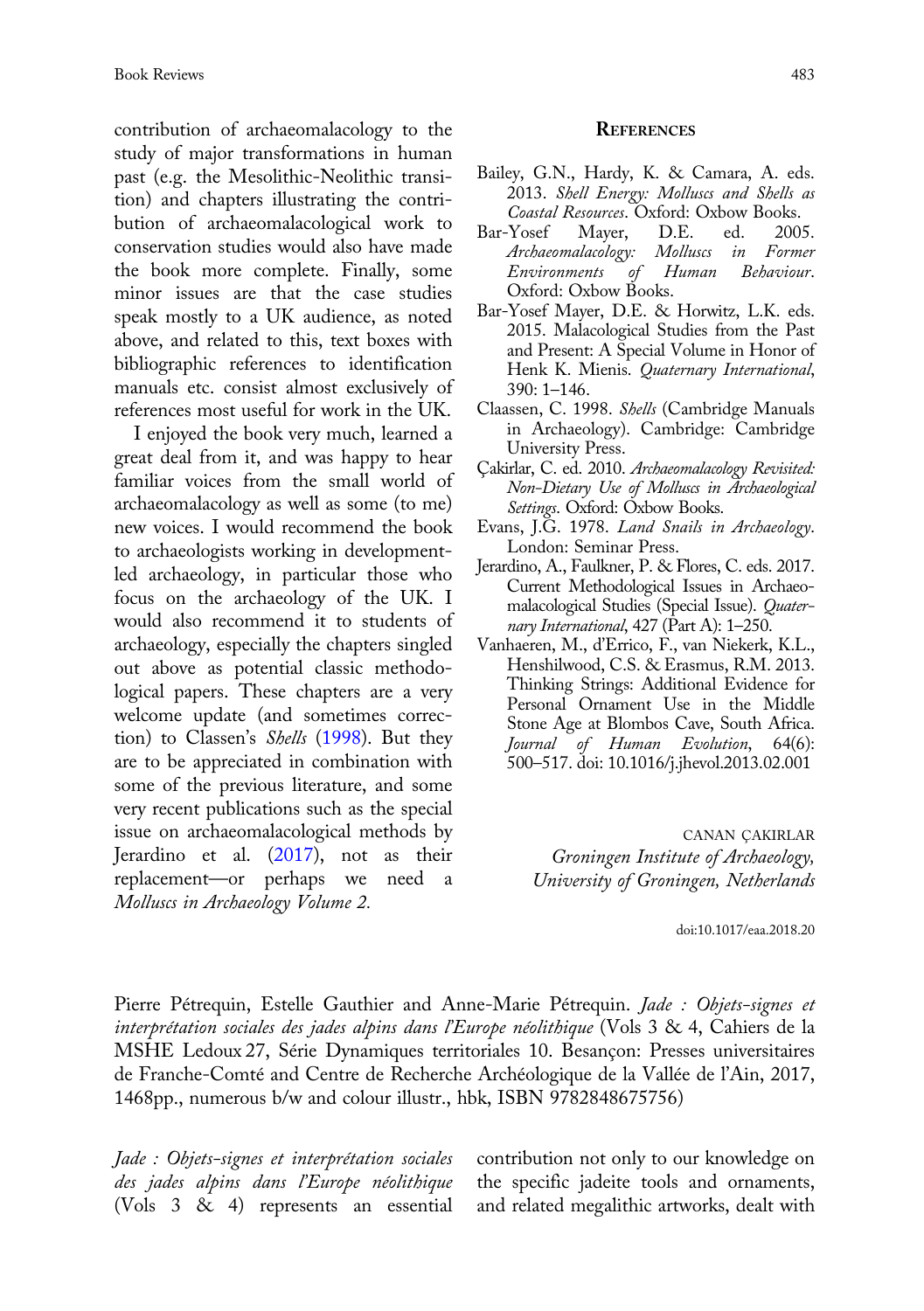in the text, but also to our understanding of the human communities that made them. The editors of this work, Pierre Pétrequin, Estelle Gauthier, and Anne-Marie Pétrequin, as well as the authors of the numerous chapters, approach, by means of a range of methods, significant questions, such as: site chronology; the roles of jadeite axes, bracelets, and rings in the social, political, and religious organization of the related communities; and the relations and interactions crafted among Neolithic communities living in diverse European regions through the sourcing, use, and exchange of jadeite artefacts. The methodological and descriptive issues dealt with in each contribution are excellent in themselves, and include the techniques deployed for the characterization and sourcing of materials, or the technological and morphological analysis of the different tools, ornaments, and decorations discussed, as well as attempts to compare distinct formal and technological traditions in different geographical areas.

The work is composed of two volumes (3 & 4), which are the continuation of Volumes 1 and 2 issued by the same publisher in 2012 under the title Jade : Grandes haches alpines du Néolithique européen, Ve au IVe millénaires av. J.-C, edited by Pierre Pétrequin, Serge Cassen, Michel Errera, Lutz Klassen, Alison Sheridan, and Anne-Marie Pétrequin. The electronic version of Volumes 1 and 2 can be found in a CD at the back of Volume 4.

While reading the first two volumes would certainly help to complement the insights and data published in Volumes 3 and 4, it is also true that each pair of volumes can be tackled separately, since they cover different geographical areas. In any case, I would like to encourage readers interested in the topic and period to read all of the volumes. It is in the Introduction (by P. Pétrequin et al.) of Volume 3 where the objectives, history and trajectory of the JADE project are outlined. This provides the reader with an overview of the huge amount of work that has been carried out over many years and that is behind this publication. When reading the Introduction the reader gets a good understanding of the information that has been compiled and the careful and systematic way in which it has been presented.

In the following chapters the different authors focus not only on the production of axes, bracelets, and disc-rings of jadeite, nephrite, or serpentine quarried in Greece (Cycladic islands), the Alps, or the Pyrenees, but also on the main quarries located in Italy, France, north-western Iberia, Austria, the Czech Republic, Slovakia, Hungary, Bulgaria, Romania, and Turkey. In short, an enormous territory to be considered when organizing an account of the origin and diffusion of the materials and techniques of manufacture deployed, the morphologies produced, and the axe motifs carved on megalithic monuments. In any case, to understand the full scope of the results presented in these two volumes, it would be advisable to consult the results published in Volumes 1 and 2, where regions not treated in the present volumes are considered.

Volume 3 is divided into four parts (Part 1,'Les matières premières. Du jade, des jades…', Part 2, 'Production et premiers transferts de haches en Piémont', Part 3, 'Les routes du jade alpin', and Part 4, 'Bracelets et anneaux-disques', respectively), with an Introduction and a concluding chapter led by P. Pétrequin, and twentythree chapters providing an extensive and detailed study of Alpine jadeite and Pyrenean nephrite axes and, to a lesser extent, jadeite and serpentine bracelets and disc-rings found to date. Most of the chapters collected in this volume follow the same structure, revealing the effort invested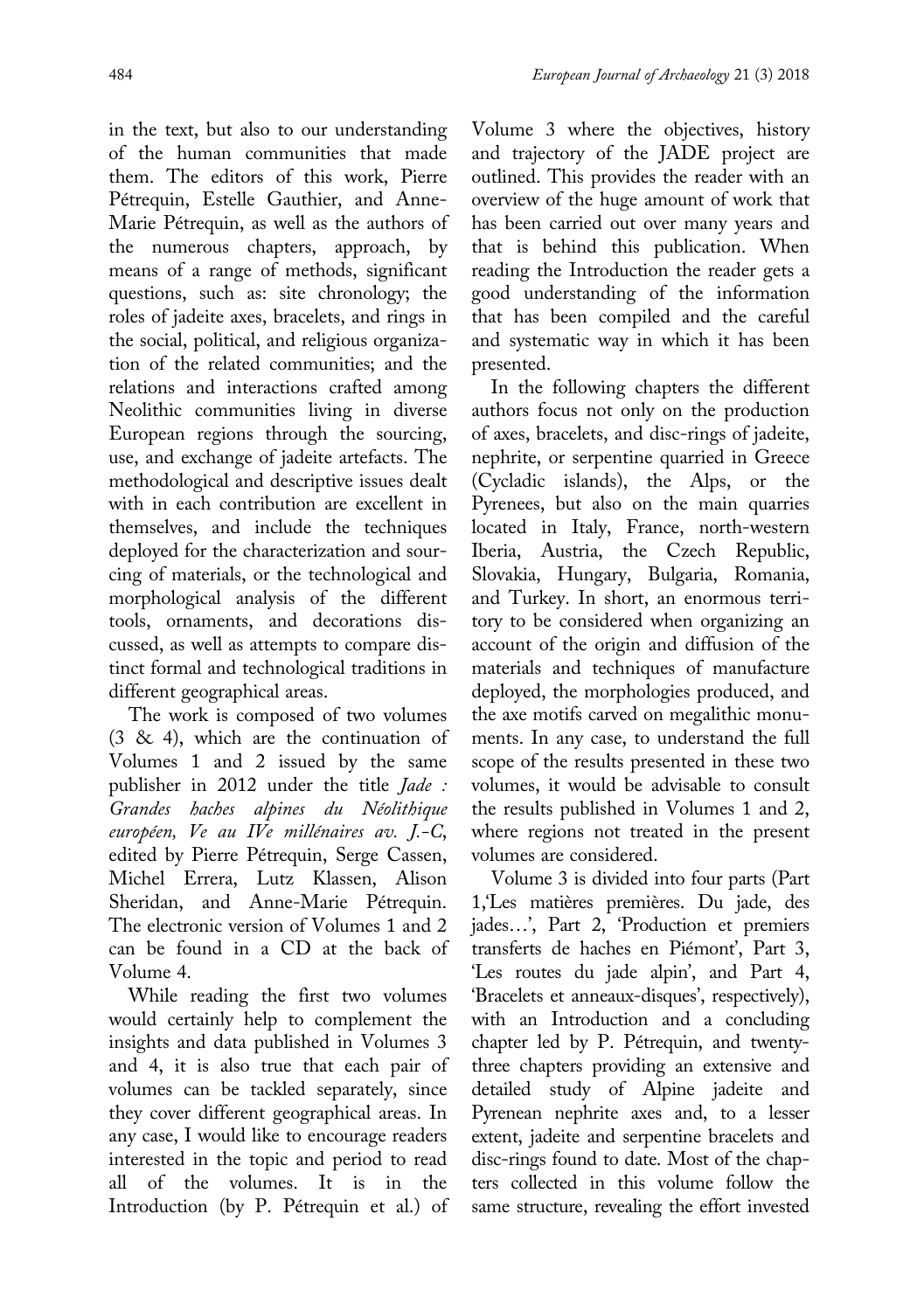by the authors to harmonize the content of their papers. These always contextualize the artefacts in relation to the sites where they were found, and provide an in-depth study of the morphology, the technology, and the character of the raw material, as well as a significant survey of connections and relations to other archaeological evidence found in the European region(s) covered.

In general, each chapter focuses on a specific question surrounding the artefacts documented in a certain region or site. Drawing on the results of the analyses conducted, authors evaluate the sources of raw material, the catchment areas, and intergroup connections as inferred from the relation between provenance and site distances from them. This allows authors to structure their interpretations around relationships between neighbouring or notso-distant communities' modes of contact, and the role that the artefacts analysed played in their social and economic relations.

In particular, the fact that many of those artefacts are found in funerary contexts drives many authors to propose interpretations related to the control of their production and use by specific members of the community. This is the case, for example, in Chapter 14 by P. Pétrequin et al. 'A l'origen des routes du jade alpin : specialisation régionale et premiers transfers', or Chapter 18 by Biró et al. 'Des Alpes à l'Europe centrale (Autriche, République Tchèque, Slovaquie et Hongrie)'. Equally, the association of artefacts with men or women is used to make inferences about social differentiation in relation to sex, as in the study of the grave goods from the sites of Zengovárkony or Alsónyék-Bataszék in south-eastern Transdanubia (Ch. 18). In this respect, it would have been interesting to evaluate whether all the burials belong to the same chronological period and, therefore, are temporally comparable, and if there are other elements related to women

or men, as we have been doing for some years now in northeast Iberia (Gibaja et al., 2017). While I understand that this is a task that surpasses the aims set by the authors, this would be a promising avenue of research for the future.

While reading Volume 3—but also Volume 4, where the chronology of decorated megalithic monuments and the sites where copper axes were documented are discussed (see below)—one perceives the difficulties faced by the different authors in ascribing accurate chronologies to the sites of extraction, production, deposition, or discard of the artefacts analysed (e.g. Ch. 30, 'Les premiers objets en cuivre au sud et à l'ouest des Alpes', by van Willigen). In the case of the extraction and production sites, the basic problem is that many of the contexts studied were excavated long ago, there are no available radiocarbon dates, and the relative chronology is too difficult to establish due to the scarcity of artefacts documented, some of them belonging to different periods (e.g. several sites mentioned in Chs 6, 13, 15, 17, 22). Therefore, the determination of the chronology of the jadeite axes from the presence of specific pottery forms or decorations, or particular lithic tools, needs to be taken with caution. The authors are so conscious of this limitation that, in some cases, new excavations and radiocarbon dating programmes have been carried out. Indeed, they are aware of the difficulty of articulating their interpretations without an accurate chronological framework (e.g. the sites of Forte or Tampa, examined in Chs 10 and 12 respectively). In some cases the results have been positive but in others less so. In any case, bearing in mind the limitations and difficulties of such an approach, relative chronologies were inferred from the raw materials, morphology, and decoration in the case of pottery, of the few associated artefacts.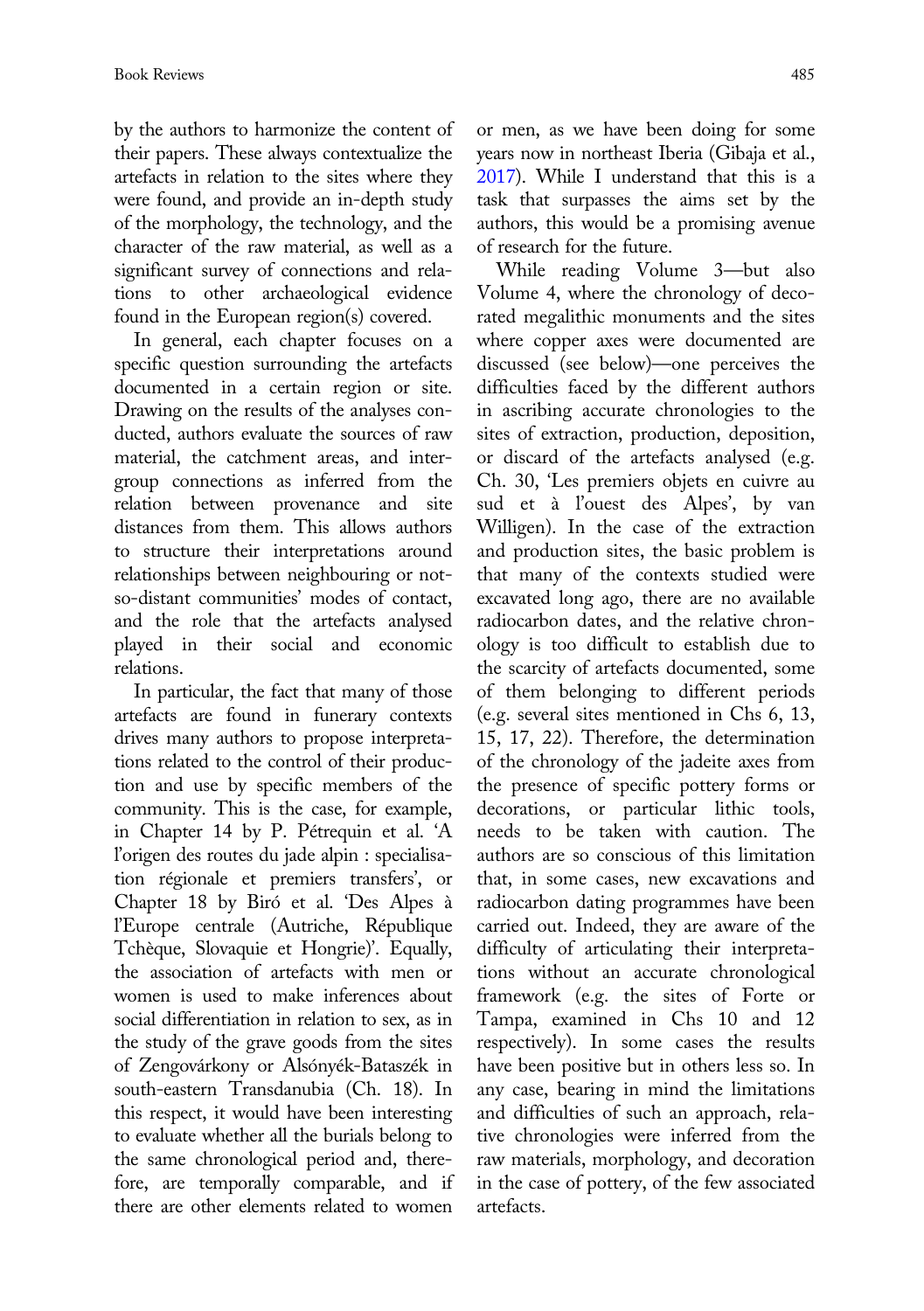Chapter 8 ('Modélisation ethnoarchéologique en Nouvelle-Guinée : techniques, modes de production et circulation des producteurs') discusses the ethnographic research conducted by Anne-Marie and Pierre Pétrequin on various communities in New Guinea in which polished axes are still produced. Even though this chapter might seem disconnected from the main theme of the book, it constitutes a valuable source to understand many of the processes described and discussed throughout the book, as well as some of the models and hypotheses proposed. Equally, even if not discussed in depth, it is frequently proposed across the book that the axes were employed for woodwork (e.g. Ch. 14, p. 323; Ch. 18, p. 454; Ch. 19, p. 467), an interpretation that, in my view, is incorrect. Ethnographic work shows that these types of axe were used for a variety of activities―a detail that has been confirmed for Neolithic axes by functional studies (Masclans et al., 2017). This is, in any case, an issue that needs to be considered in future work.

Volume 4 deals with the study of representations of axes and other ornaments, such as possible wild boar tusks, carved on megalithic monuments in France (Part 5, 'Stèles et gravures du Massif armoricain, du Bassin parisien et de Bourgogne', Chs 27–29, led by Cassen), as well as with the earliest axes made of copper in certain areas of Italy and southeast Europe (Part 6, 'Atlas des grandes haches en Europe', Chs 30–32, by van Willingen, Klassen et al., P. Pétrequin et al., and Gauthier & P. Pétrequin respectively). The volume is complemented with numerous plates and twenty-three annexes supplementing much of the information discussed across both volumes: illustrations of the axes analysed, distribution maps of the artefacts in relation to the raw materials from which they were made, their morphology, context of deposition, data from the analyses of raw materials, and typological description of the axes and disc-rings analysed. Lastly, in the back cover there is a CD containing an inventory of European axes made of Alpine jadeite, a general bibliography, and the abovementioned PDF version of Volumes 1 and 2.

Part 5 in Vol. 4 dealing with representations is, in my opinion, highly interesting, not only because the information presented complements perfectly the data related to jadeite axes and disc-rings discussed in Volume 3, but also because of the high quality of the images, descriptions, and interpretations presented. The complexity of motifs, their interrelationships, and the variety of carved axes all give an idea of the symbolic significance that these artefacts― frequently found in Neolithic burials across Europe―had for those communities. Inevitably, interpretations about their symbolic meaning enter the domain of speculation. While ethnographic parallels are frequently used to ground hypotheses, it is important to bear in mind that contradictory proposals can also be found in the ethnographic realm.

In relation to the copper axes (Part 6, Chs 30–32), more work on their chronology needs to be done. Most of the artefacts discussed were found through old excavations that produced scarce archaeological and taphonomic information, making any chronological inference rather challenging if not impossible. This is a fundamental issue, since I think that in the absence of an accurate chronological framework it is highly risky to establish a hypothesis on the appearance of the earliest copper axes and their relationship to their jadeite counterparts.

To end I would like to underline that this is a high-quality publication, an important reference work for any archaeologist working on the period, on similar objects, or applying a similar approach to the study of other materials.